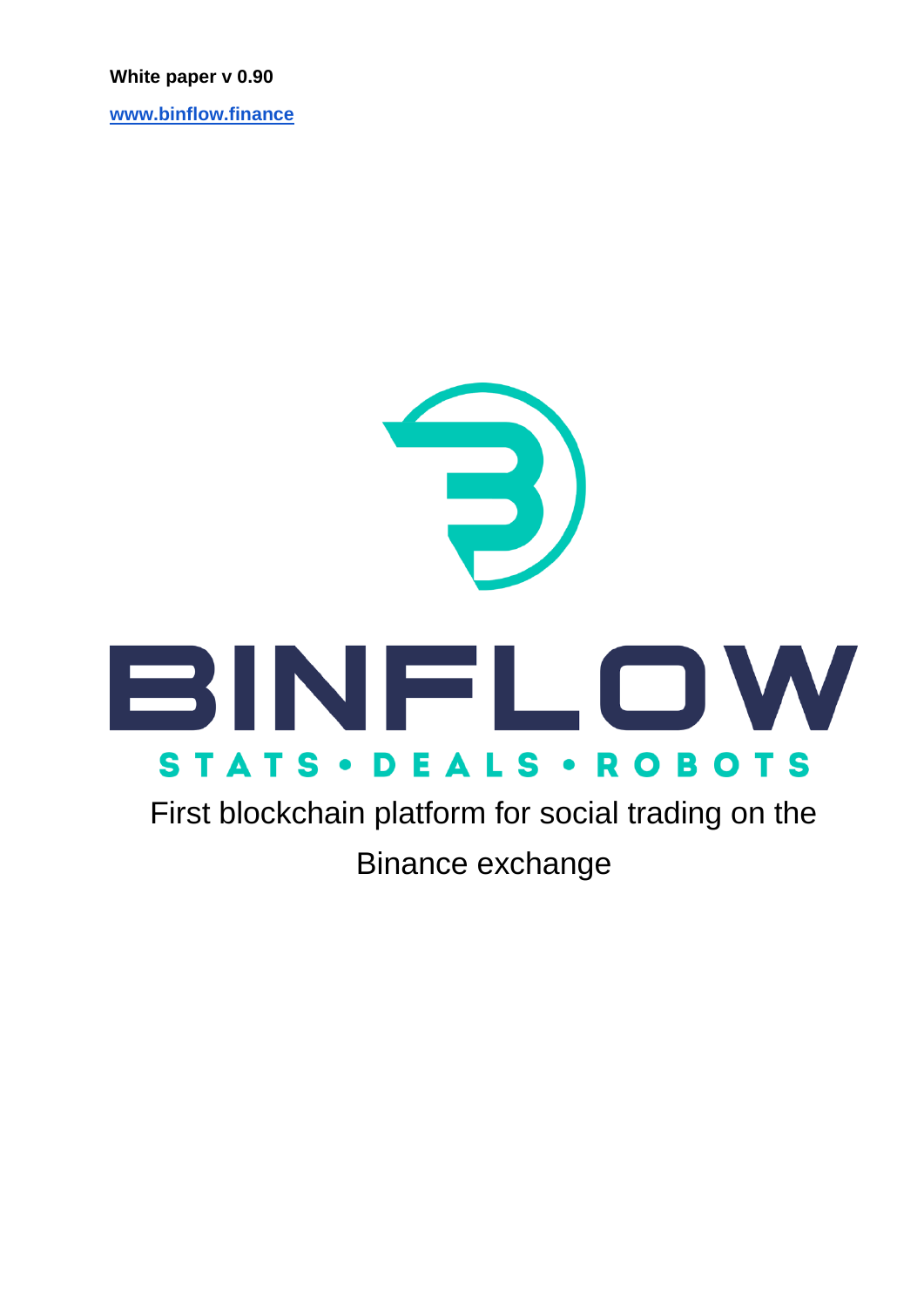| 1. Description of the concept of Binflow               |                 |
|--------------------------------------------------------|-----------------|
| 1.1. User roles and features                           | <u>4</u>        |
| 1.2. Binflow's unique value proposition                | $\underline{6}$ |
| 1.3. Platform's monetization model                     | $\overline{I}$  |
| 1.4. Project roadmap                                   | $\underline{7}$ |
| 2. Market and target audience of Binflow               | $\underline{8}$ |
| 2.1. Size and prospects of the target market           | 8               |
| 2.2. Analysis of the platform's target audience        | <u> 12</u>      |
| 2.3. Conclusion on the niche and audience              | <u>14</u>       |
| 3. Niche problems. How Binflow is going to solve them? |                 |
| 3.1. Newcomers' bankruptcy                             | 14              |
| 3.2. Lack of trust in service providers                | 14              |
| 3.4. Reliability and security                          | <u>15</u>       |
| 4. Binflow ecosystem tokenomics                        | 15              |
| 5. Initial coin offering                               | <u>16</u>       |
| 6. Project team                                        | <u>17</u>       |
| 7. Disclaimer                                          | <u>18</u>       |
| 8. References                                          | 18              |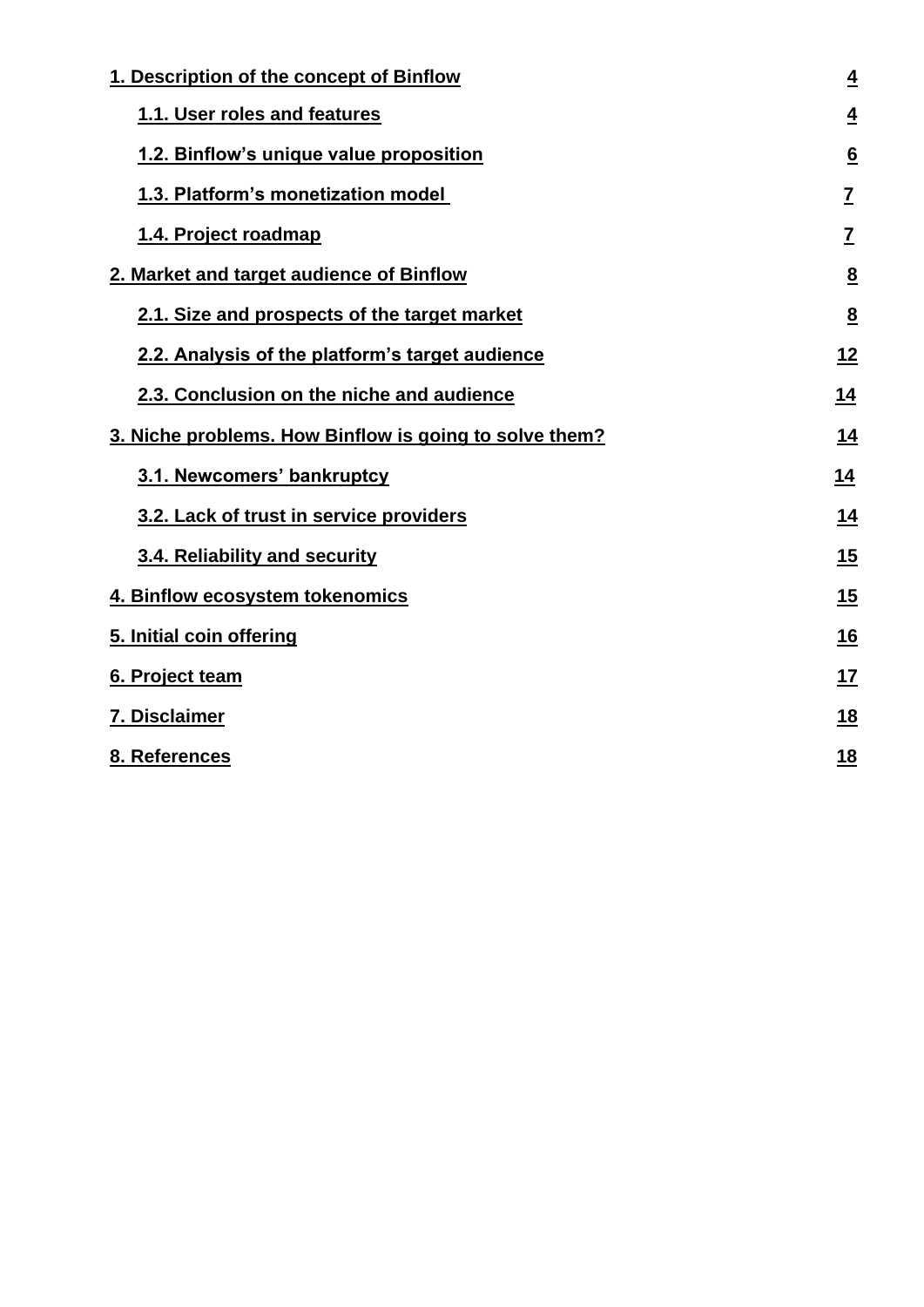In this white paper, we will reveal the main aspects of Binflow's work — the first decentralized blockchain-based platform for social trading, which will allow investors and traders-newcomers to copy more experienced traders' strategies and transactions. Due to that, the first ones will get the opportunity to invest in the cryptocurrency market safely, and the second ones – the opportunity to increase their income.

Additionally, this document aims to show the business and blockchain community great prospects for the social trading market in the field of cryptocurrency and offer an opportunity for all interested persons to benefit from its growth by buying SDR tokens. These are native tokens of the Binflow network, due to which you can get access to the information about successful traders' trading strategies and copy their transactions. You can buy SDR during a token sale, which will take place on PinkSale. The start of the sale is on January 23, 2022.

| <b>Niche</b>                  | Social trading in the field of cryptocurrency                                 |
|-------------------------------|-------------------------------------------------------------------------------|
| Target audience               | Investors, traders-newcomers, experienced traders                             |
| <b>Blockchain</b><br>platform | The smart contract will be on the basis of the Binance<br>Smart Chain (BEP20) |
| Platform for IDO              | PinkSale (www.pinksale.finance)                                               |
| Platform token                | Exchange ticket - SDR                                                         |
| <b>IDO</b> start date         | <b>January 23, 2022</b>                                                       |
| SDR price                     | Pre-sale: 32000 SDR=1BNB. Listing: 20000 SDR=1BNB                             |

#### **Key information on the Binflow project (SDR)**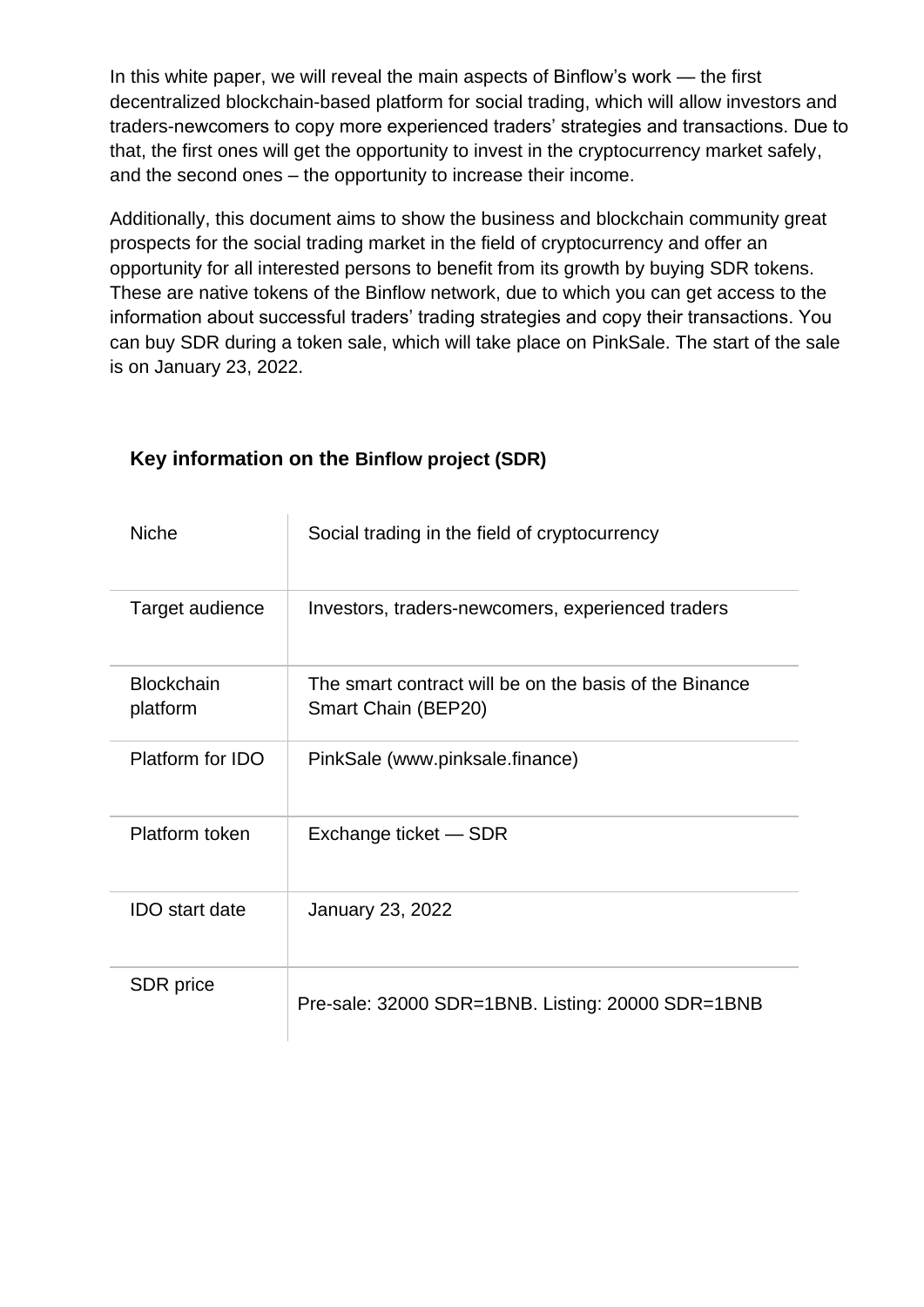# **1. Description of the concept of Binflow**

It's not necessary to be a professional investor with significant knowledge and a lot of skills to be successful in cryptocurrency trading. It's not necessary to monitor the news of cryptocurrency markets continuously, analyze these markets and check your trading strategies while risking money and nerves. Thanks to social trading, all that becomes unrequired because you can just copy transactions of experienced traders, who follow the news, analyze the markets and come up with profitable strategies.

Social trading provides investors and traders with much better opportunities to make money compared to individual trading because with this approach users play not against each other but against the market, as a result of which social trading becomes a non-zerosum game where all participants win [1]. The only significant problem of such an approach to trading is to choose a trader, who would show the right way, i.e. make correct market forecasts [2].

The Binflow platform solves this task. With a special API, the platform will collect statistical information about traders' trading activity and its result on the Binance exchange and provide it to everyone interested by subscription. Besides, Binflow will also give the opportunity of automatic copying of traders' transactions with the help of a smart contract.

This will be open software on the basis of the Binance Smart Chain (BSC), which will connect a subscriber's wallet directly to the Binance cryptocurrency exchange without giving Binflow and other traders access to this subscriber's private keys and money. Therefore, it will be a non-custodial system.

#### **1.1. User roles and features**

The Binflow platform will work with two user groups – professional traders, who will provide data about their trading activity and its results, and investors and other traders. For convenience, the first group will be referred to as «masters» because they will manage the investors' accounts, and the second group will be referred to as their «subscribers».

#### **Masters' role and functions**

Usually, these are traders, who have been trading on cryptocurrency markets for a long time and achieving satisfactory outcomes. By demonstrating the history of their trade on the Binance exchange and the latest transactions, they can increase their income significantly without excessive effort performing the same actions as before. The better the results of their trade are, the bigger their income on Binflow will be.

To become a master on Binflow, a user needs to:

**1.** Sign up on the Binflow website by entering his email (it's necessary for the registration confirmation), nickname, and password.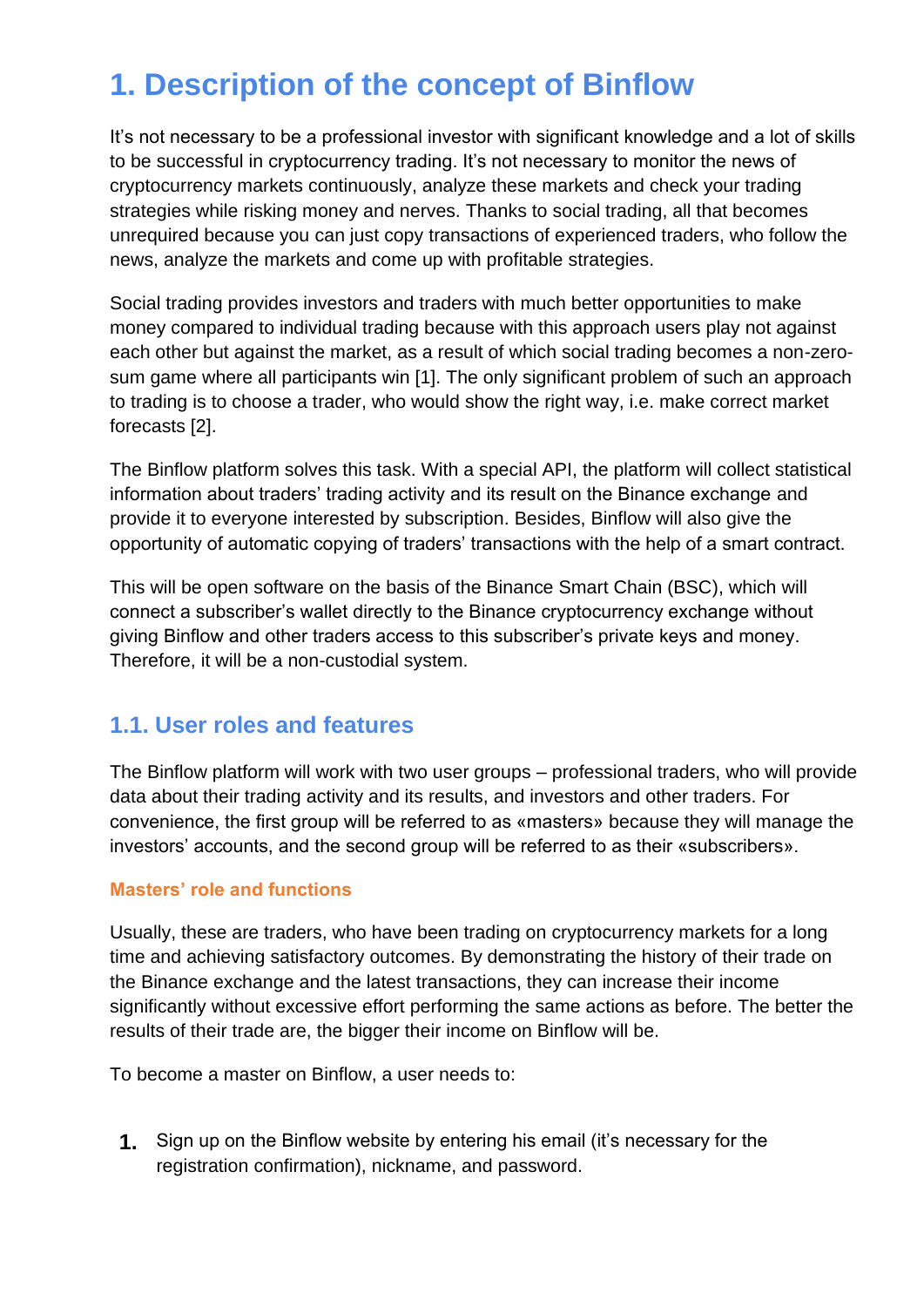- **2.** Link his personal account on MetaMask, TrustWallet, WalletConnect, or another cryptocurrency wallet of the Web 3 standard to the Binflow platform.
- **3.** Add an option of monitoring the results of his trading activity on the Binance exchange. He can do it in his profile by entering the API key.
- **4.** Make other settings: private or public monitoring, spot or futures trading, displaying of social network profiles, etc.
- **5.** Specify the cost of his monthly subscription.

#### **Subscribers' role and functions**

This is a group of people, who have capital but don't have the proper knowledge or skills to trade on cryptocurrency markets profitably. Usually, these are non-professional private investors, traders-newcomers, and experienced traders from stock markets, who cannot adjust to the specifics of cryptocurrencies. For them, social trading is a simple and accessible opportunity to make transactions on the cryptocurrency market with the same outcomes as a successful crypto trader.

To become a subscriber on Binflow, a user needs to:

- **1.** Sign up on the Binflow website, by entering his email (it's necessary for the registration confirmation), nickname, and password.
- **2.** Link his personal account on MetaMask, TrustWallet, WalletConnect, or another cryptocurrency wallet of the Web 3 standard to the Binflow platform.
- **3.** Select a master to copy transactions from. Data about the real results of his trade, names of strategies, and ratings will be provided. Everything is very transparent — if a master trades for a loss, it will be impossible to hide.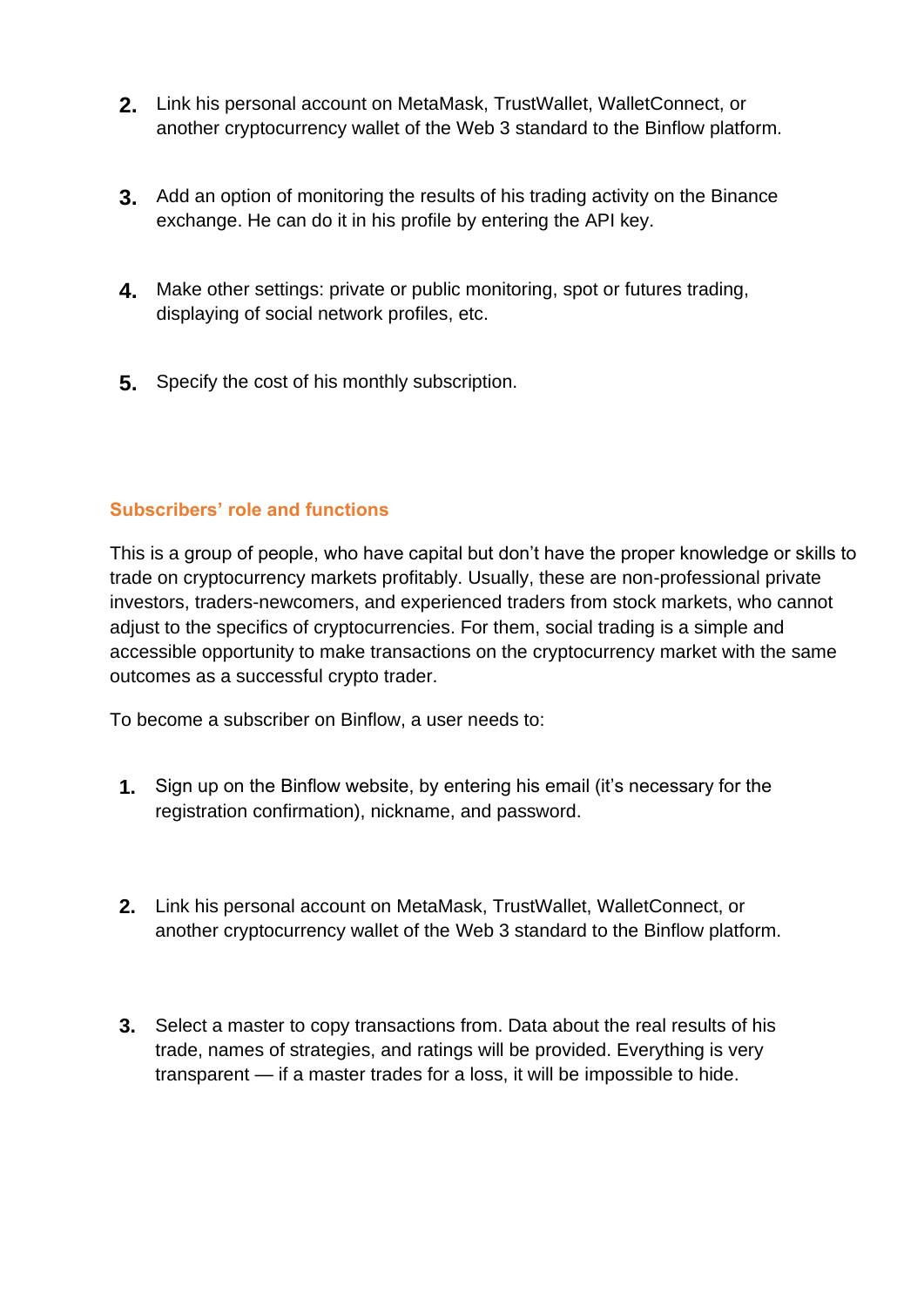- **4.** Set an API in his personal account to copy transactions, provide a key to access a trading account on the Binance exchange. Transactions will be copied not by the Binflow platform, but by a special open-source smart contract.
- **5.** Set the rules of copying: copy in percentage or fixed terms, allocate a part of the balance, maximum drawdown and the like.
- **6.** Make a payment and start copying.

## **1.2. Binflow's unique value proposition**

Of course, the most important thing, which the Binflow platform can offer its users, is the opportunity to generate additional income by trading on cryptocurrency markets. Furthermore, it will be passive income for both user groups: masters will continue trading on the Binance exchange and subscribers will do whatever they want – whether it be movie watching or studying trading to become masters themselves.

Besides, for both masters and subscribers, the income will be much higher than from investments in bank deposits, staking, and even social trading on stock markets and Forex. For example, if you copy masters' transactions on the Binance exchange, you will be able to receive 180% per annum and even more!



#### Сравнение доходности социального трайдинга криптовалютой И ДРУГИХ ИНВЕСТИЦИОННЫХ ИНСТРУМЕНТОВ

*\*Data about the profit of cryptocurrency traders and staking is taken from the Binance website [3] (on*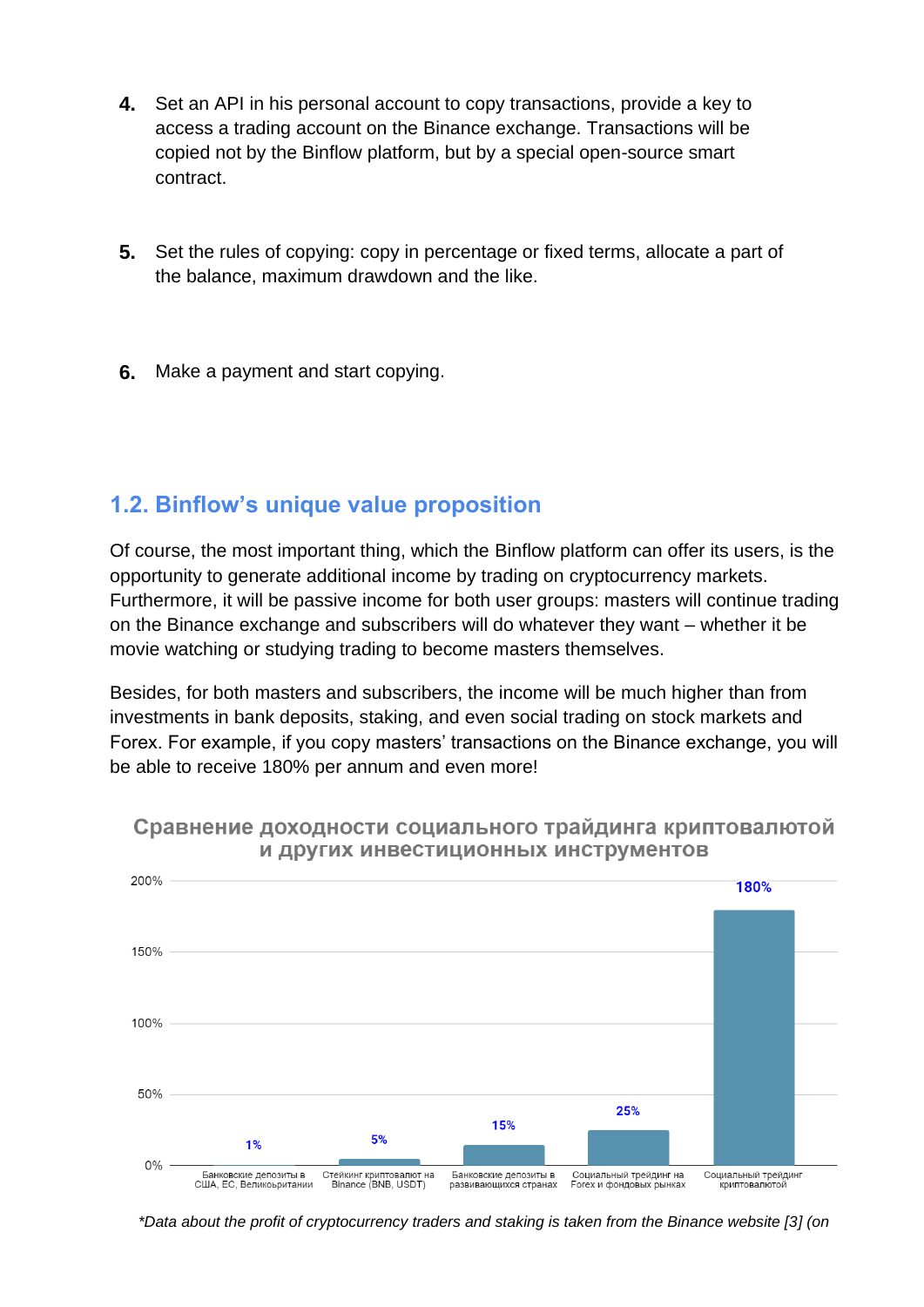*exchanges, the profit from staking is usually higher than from the cryptocurrency staking), deposits — from the World Bank's official website [4], social trading on Forex and stock markets — from the research by the Robinhood investing platform [5].*

As for the masters, their income will depend on the cost of their subscription and the number of subscribers. For instance, if a master sets the cost of a subscription of \$10 and he has 100 subscribers, he will get \$1000 every month. If the cost of a subscription is \$100 and the number of subscribers is 10 000, the master will get extra \$1m every month.

Obviously, the number of people, who would subscribe to a specific master, will depend directly on the results of his trade on the Binance exchange: the higher and more stable his income is, the more subscribers he will have. Also, the master can change the cost of his subscription at any moment (the cost of the already paid subscriptions cannot be changed prior to their expiration date).

Here are some of Binflow's advantages:

| <b>Honesty</b>                     | Binflow is neutral with regard to all users and the Binance crypto exchange;<br>therefore, the platform will have no reason to distort data for the benefit of<br>either of those parties in any way. This is important because<br>misrepresentation of information about traders' success is one of the<br>biggest problems, which the users of social trading services complain<br>about. Some exchanges/brokers deliberately distort this data to attract<br>investors to their platforms and thus earn money on subscriptions and fees. |
|------------------------------------|---------------------------------------------------------------------------------------------------------------------------------------------------------------------------------------------------------------------------------------------------------------------------------------------------------------------------------------------------------------------------------------------------------------------------------------------------------------------------------------------------------------------------------------------|
| <b>Transparency</b>                | The Binflow system will take statistics on the masters' trading activity<br>directly from the Binance exchange with the help of a special API and the<br>transaction copying will be done via a smart contract. This will be open-<br>source software, which means that any trader, investor, or independent<br>auditor can verify the contract's specifications and operating principles and<br>make sure of its honesty and reliability.                                                                                                  |
| <b>Reliability and</b><br>security | Famous independent auditors such as CertiK, ChainSecurity SlowMist, and<br>others will be engaged to check the reliability and security of Binflow's<br>smart contracts. Results of their inspections will be public. In such a way,<br>the Binflow users will be able to make sure that the service isn't a scam and<br>doesn't have evident vulnerabilities, which would make it possible to hack<br>its smart contracts.                                                                                                                 |
| Low barrier to<br>entry            | Anyone can become a master or a subscriber on the Binflow platform.<br>Moreover, subscribers can start copying transactions while having only<br>\$100 in their wallet account. Masters can use the platform for free without<br>spending a cent.                                                                                                                                                                                                                                                                                           |

#### **1.3. Platform's monetization model**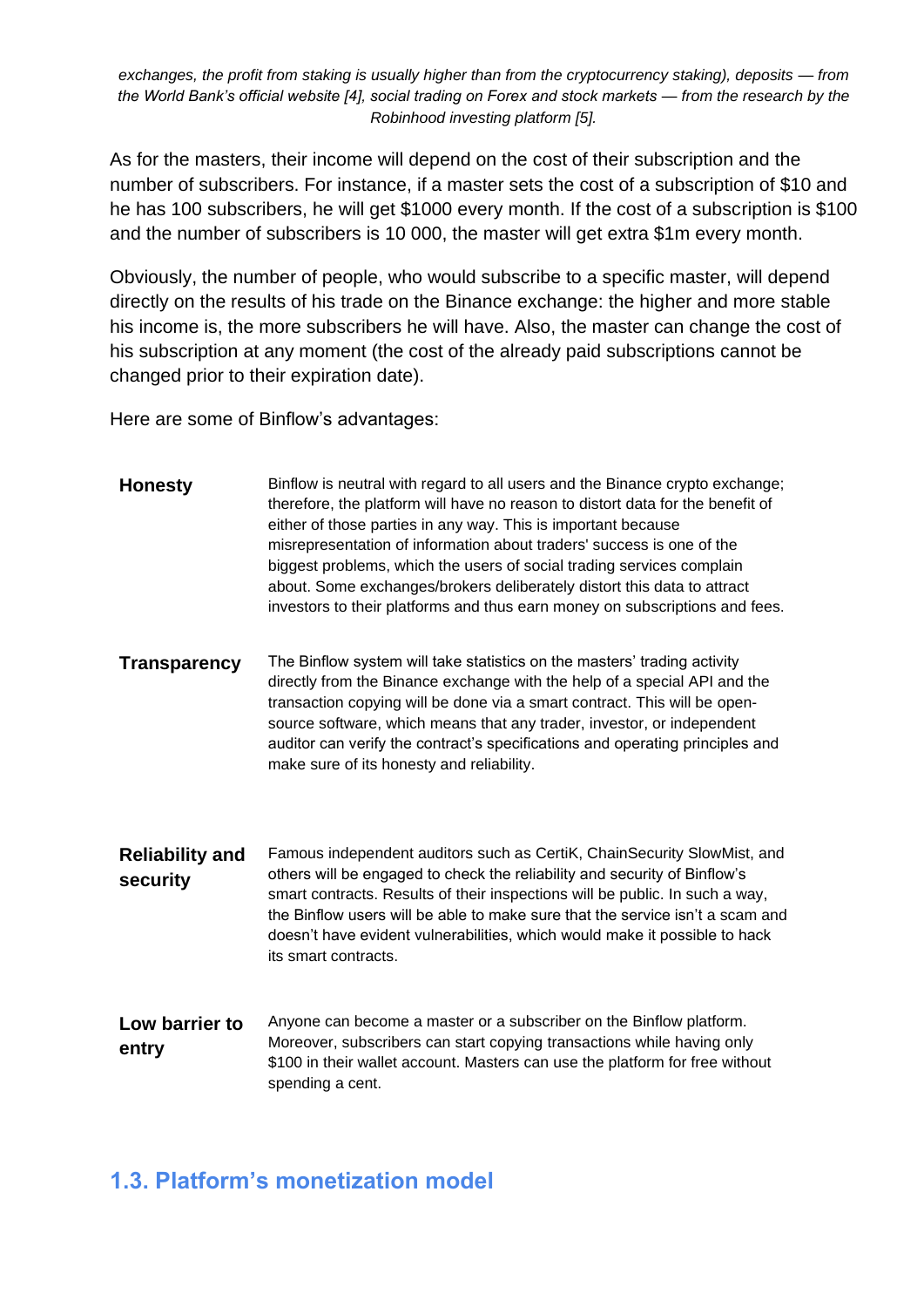Binflow's monetization model is very simple: the platform will charge 10% of each payment for a subscription. For example, if the subscription to the master's signals costs 100 SDR coins, then the master will receive 90 SDR and the other 10 SDR will go to the platform. This is a time-tested monetization model, which will be easy to implement and which will allow to scale up the company's profit in line with the growth of a user base of the Binflow platform without any effort.



## **1.4. Project roadmap**

# **Market and target audience of Binflow**

As a platform for social trading on the Binance exchange, the Binflow project is targeted at the intersection of three markets: investments in cryptocurrency, cryptocurrency trading in general, and trading on the Binance exchange. The service's target audience is successful traders (mostly the ones, who trade on Binance, but not necessarily), unqualified investors and traders-newcomers. Geographical coverage: USA, Canada, Japan, Vietnam, Thailand, India, Russia, Ukraine, and EU — there is the biggest number of people, who trade and invest cryptocurrency, in these countries [6].

## **2.1. Size and prospects of the target market**

As Binflow is focused on the intersection of the three aforementioned markets, it would be quite difficult to estimate at least the approximate size of this market — no one has undertaken such research yet. However, we don't have to do that to assess the prospects of this niche. It's enough to make sure that these markets are big enough (in terms of volume) and are at the stage of sustainable growth.

#### **The market of investment in cryptocurrency**

According to CoinMarketCap, total cryptocurrency market capitalization has grown more than 10 times — from \$200 billion to \$2.4 trillion since 2020 [7]. This is not much in comparison with the size of the global economy (abou[t](https://www.cnbc.com/2021/04/14/novogratz-says-bitcoin-other-cryptocurrencies-a-fraction-of-global-wealth.html) [0.5%\)](https://www.cnbc.com/2021/04/14/novogratz-says-bitcoin-other-cryptocurrencies-a-fraction-of-global-wealth.html); however, it's already comparable with the gold market (23%). You should take into account that the first cryptocurrency (Bitcoin) appeared only in 2008 while the gold market has existed for more than several hundred years.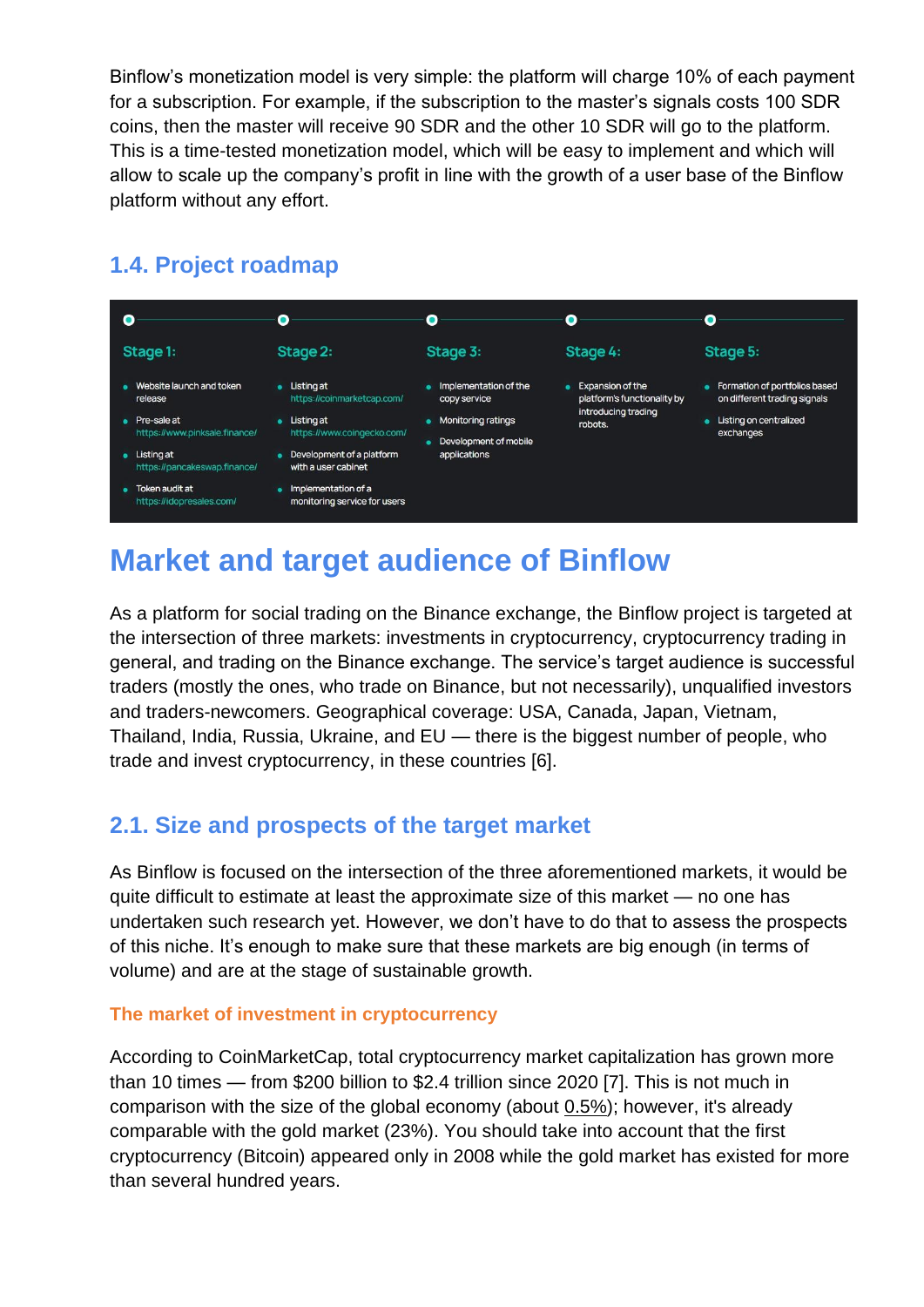

Growth dynamics of the cryptocurrency capitalization since 2020. Source: *CoinMarketCap*

As for the prospects of the cryptocurrency market, according to almost all forecasts including Fortune Business Insights [8], Facts & Factors [9], JPMorgan [10], The Motley Fool [11], и Global Market Insights [12], cryptocurrency capitalization in the medium and long terms will only grow. The main growth drivers will be the continuation of the DeFi market growth [13], and the support of institutional investors, who are seeking a hedge to inflation.

Besides, according to the forecast of the World Economic Forum and such companies as Deloitte and McKinsey, about 10% of the global Gross Domestic Product (GDP) will be tokenized with the help of blockchain technology by 2027 [14, 15]. This also speaks for a positive projection regarding the cryptocurrency market in general.

#### **Overall cryptocurrency trading market**

There's no precise data on how many transactions and of what volume crypto traders make because these calculations are too complex. Nevertheless, it's possible to assess the overall activity on the cryptocurrency market and activity on the cryptocurrency exchanges and come up with some conclusions on the niche prospects based on this data. Thus, according to Statistics, the daily trading volume of all cryptocurrencies has grown from \$100 bn to \$200 bn over the past two years (\$500 bn at the peak) [16].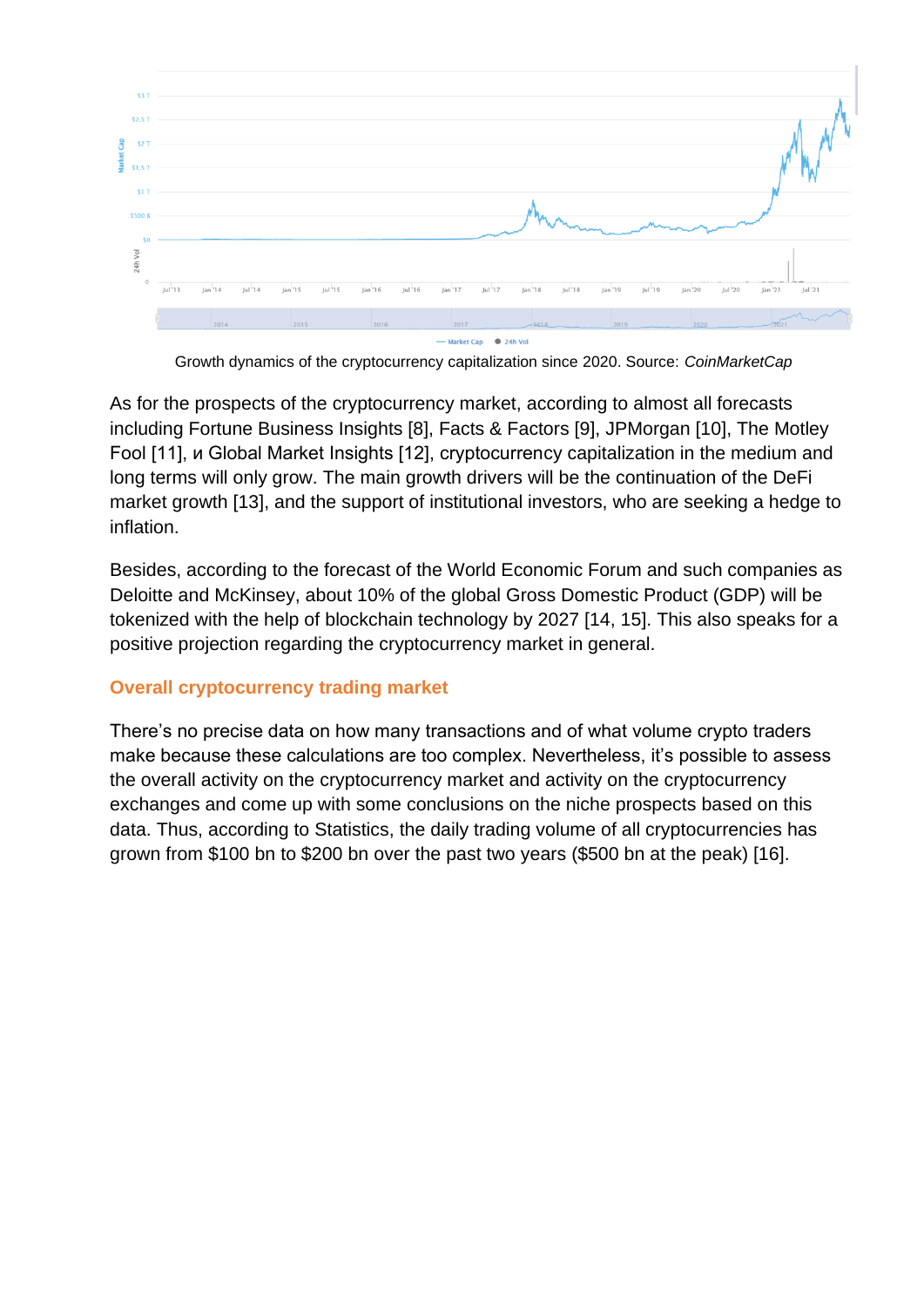

*Overall daily cryptocurrency trading volume. Source — Statistics*

The dynamics of trading volume on crypto exchanges are the same. According to The Block Crypto, trading volume on exchanges for the year exceeded \$15 trillion, and \$14 trillion of them accrue to centralized platforms. The growth was 689% for centralized exchanges and 858% — for decentralized platforms [17].



*Cryptocurrency exchange trade volume. Source — The Block Crypto*

The dynamics of the daily exchange volume are almost the same [18].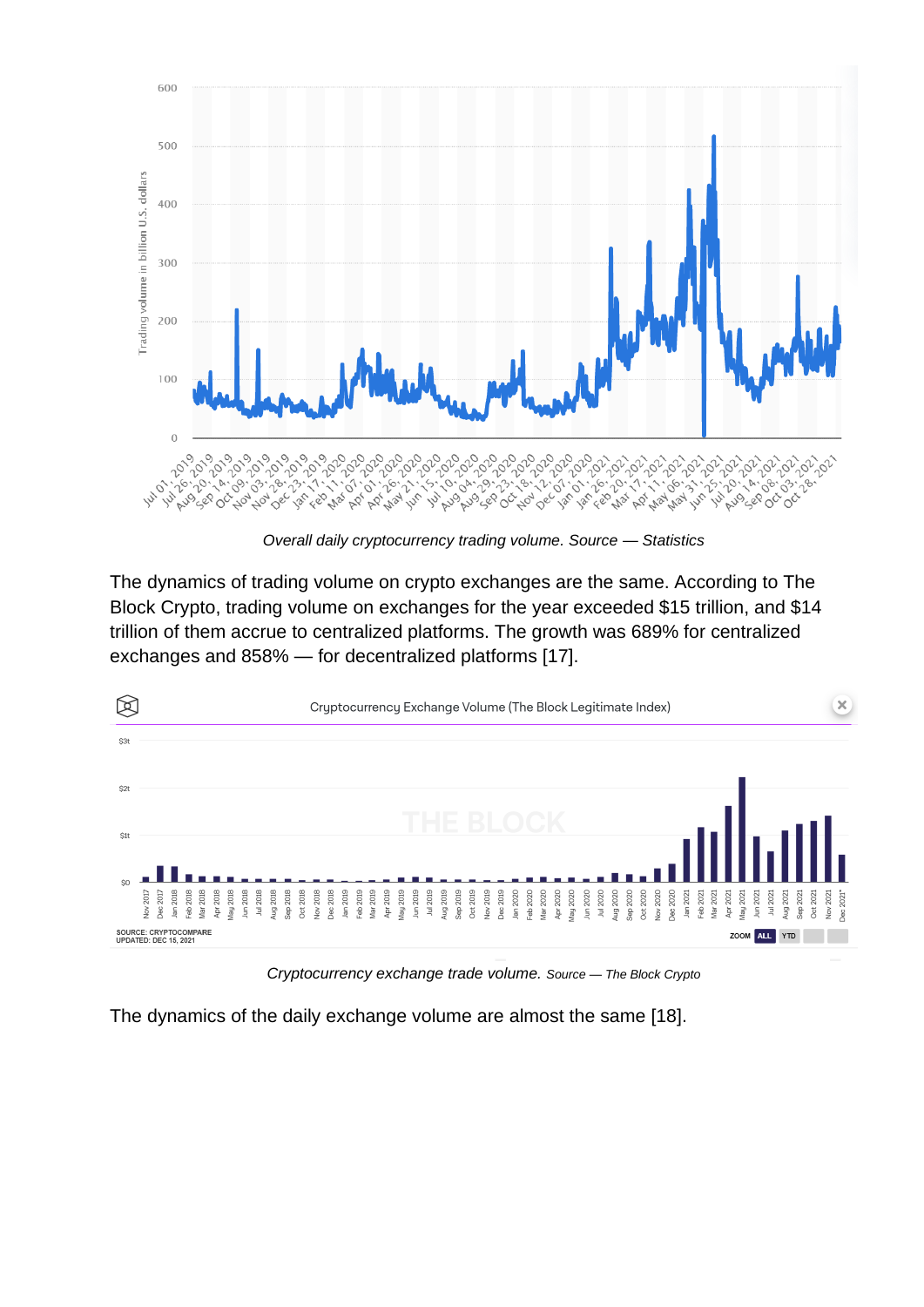

Considering that the trading volume data correlates with the cryptocurrency market capitalization, one can assume with great probability that if the cryptocurrency market continues to grow, the trading volume on this market will also grow proportionally (forecasts for the growth of the cryptocurrency market are given above).

#### **The market of crypto trading on Binance**

According to the report of CryptoCompare Research, Binance — is the largest exchange on the cryptocurrency market [19]. It accounts for more than 50% of the market. It's followed by OKEx, Huobi Global, and Bybit, the total percentage of which doesn't exceed 30%.



#### **Monthly Top-Tier Spot Volume**

*Exchanges' shares in total trading volume on the cryptocurrency market. Source — The Block Crypto*

The Block Crypto's data is almost the same.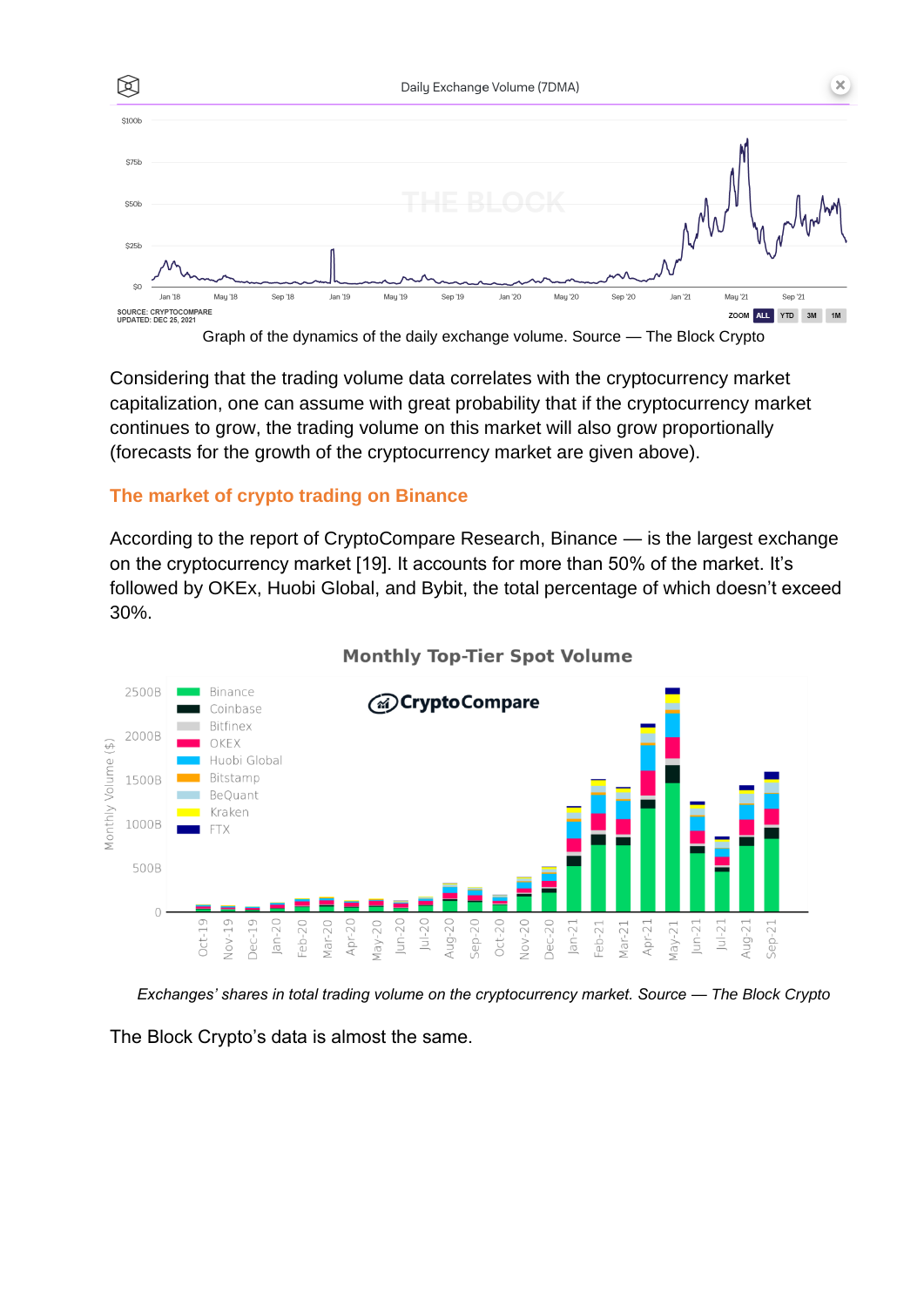

*Shares of exchanges in the total trading volume on the cryptocurrency market. Source — The Block Crypto* 

The reason for such large popularity of the Binance exchange is high processing capacity, cheap transactions, and reliability. And so far there is no reason to believe something is going to change in the foreseeable future.

## **2.2. Analysis of the platform's target audience**

**Masters**. Binflow is targeted at two target audiences. The first one is successful professional traders, who trade on Binance (that's not necessary – they are just easier to target at). It's mainly men, who live in the countries of the European Union, Eastern Europe, and Northern America. According to researches, they account for 0.5 to 2% of the total number of traders [20].

Considering that there are about 28.6 million users on Binance and 15% of them trade professionally, it's safe to assume that there are 2-5 thous. really successful traders on Binance. It's a fairly small group of people, but if we take into account that the market is growing and not all successful traders trade on Binance, we can assume that in fact, there are far more such traders. It's just these 2-5 thous. traders are a core of Binflow's target audience. And what's important, they can easily be found (Binance Futures Leaderboard) and attracted to Binflow.

As for the successful traders' needs, they are pretty obvious: opportunity of additional earnings, security (and often anonymity), simple and user-friendly interface, and guarantees of the platform's decency.

**Subscribers**. The second target audience of Binflow is unqualified investors and tradersnewcomers. According to the research of the level of cryptocurrency's penetration, this group may consist of 70 to 108 million people and their number constantly grows at an average annual rate of 10-16% [22, 23]. According to the survey of Binance Research, there is 48% (14 million users) of them on the Binance exchange.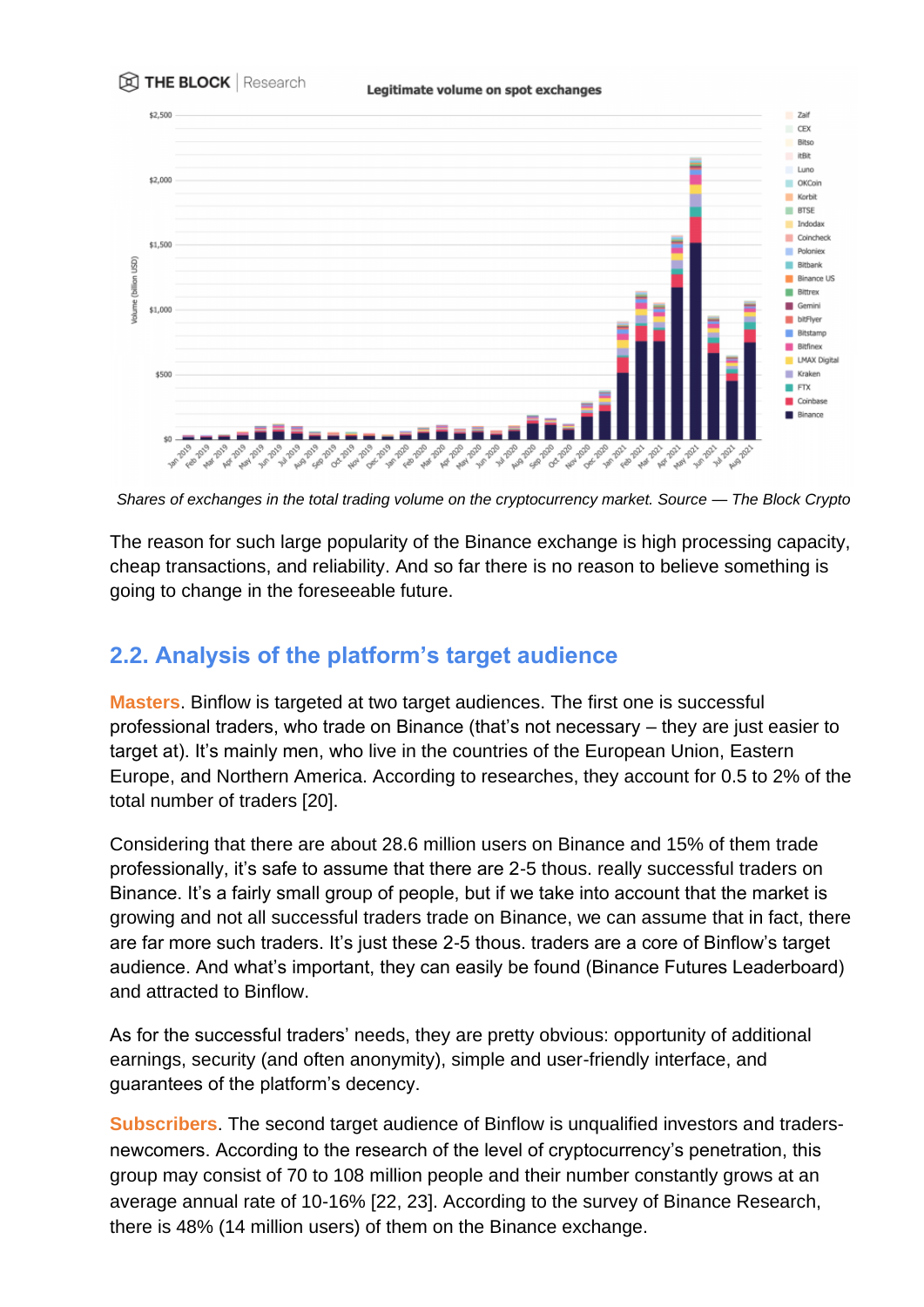

They are mostly young people aged between 18 and 35. They are Gen Z and millennials, who have grown up with easy access to the internet, portable digital technologies, mobile communication, internet messengers, and social media [24]. Such users seek to work with advanced technologies and they are more realistic about assessing their knowledge and skills; they are better at saving money and more prone to entrepreneurship (have a better attitude to it) [25, 26].

The needs of unqualified investors and traders-newcomers are also quite obvious: passive income at minimum risk, security (and often anonymity), availability of investment tools (it's about the minimum investment and restricted access), simple and user-friendly interface.

That's why people aren't investing in cryptocurrency, according to surveys [27]:

| 62% | don't understand cryptocurrency enough to invest in it       |
|-----|--------------------------------------------------------------|
| 35% | have big concerns around the security of such<br>investments |
| 33% | don't have enough extra money to buy cryptocurrency          |
| 31% | don't know how to invest in cryptocurrency                   |
| 30% | have concerns about the high volatility                      |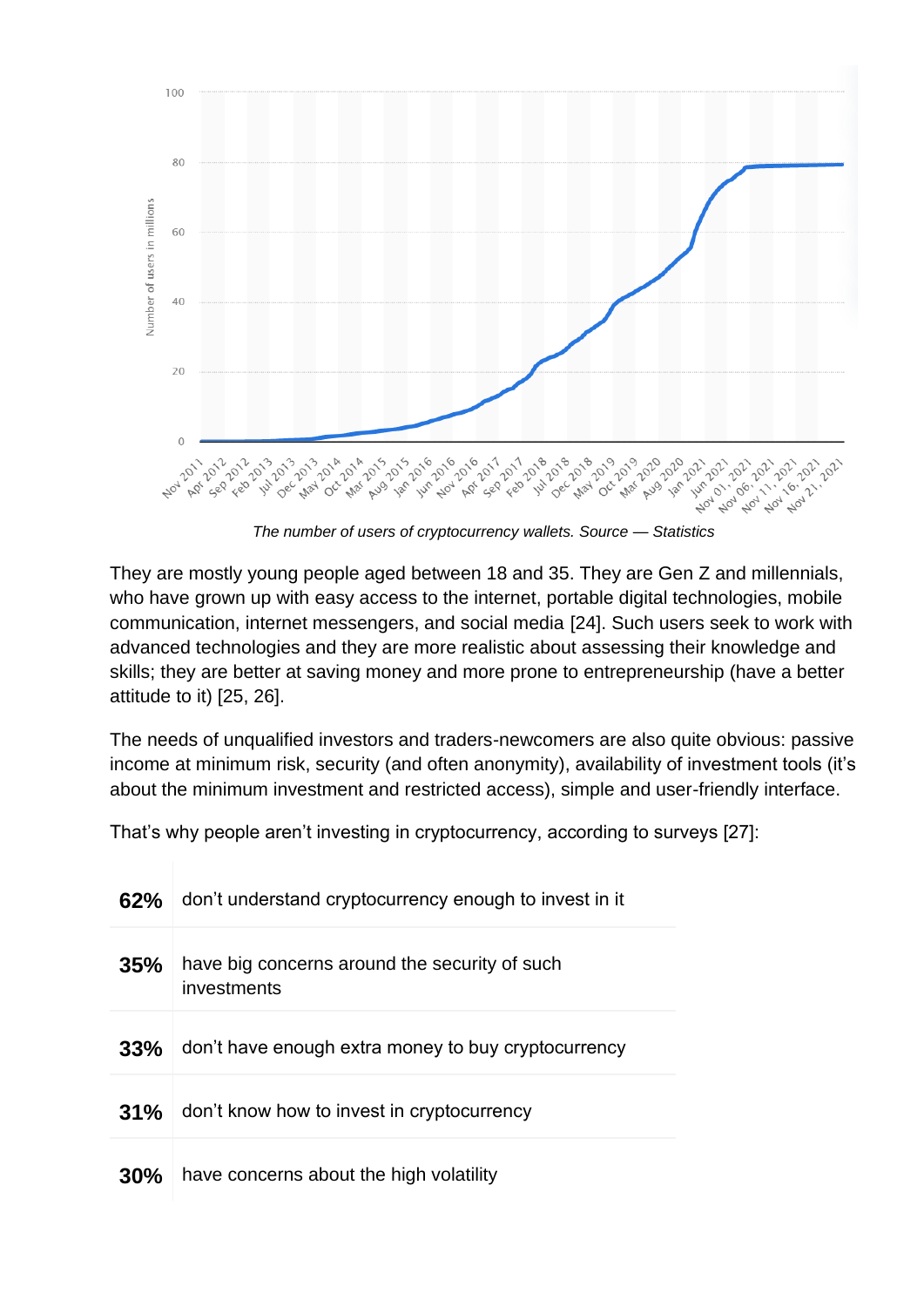## **2.3. Conclusion on the niche and audience**

Cryptocurrency trading is a big and rapidly developing market, which may increase several times over the next decades. Its main growth drivers are the adoption of blockchain and cryptocurrencies, narrowing of the digital divide in developing countries, increase in the availability of investment tools, and the extreme volatility, which allows traders to make quite good money at very short notice — 50% to 180% per annum.

As for Binflow's target audience, it's primarily people aged between 18 and 35, who are looking for simple, accessible, and efficient tools to invest in cryptocurrency at minimum risk. As demonstrated by polls, these people are much stronger than the older generation, engaged in technological innovations, and increasingly focused on new communication and financial tools [28].

To summarize, the Binflow platform is targeted at a very promising niche, and the platform's advantages create the prerequisites to be liked by the target audience whether it be successful traders or unqualified investors or traders-newcomers.

# **3. Niche problems. How Binflow is going to solve them?**

The target market, which the Binflow platform is targeted at, has a range of significant issues, which hinder its development. After the launch of the project, some of these issues will be fully or partially solved.

## **3.1. Newcomers' bankruptcy**

**The core of the problem**. The main thing, which all investors and traders are afraid of, is losing all their money. And these worries aren't groundless. According to a lot of studies, only a very small number of traders can earn satisfactory income continuously, – on average, there is only 1.6% of them. Most people, who start trading (80%), lose their money in the first year. There are 13% left in three years and 7% – in five years. And the worst part is that the data indicates that people continue trading for many years even though they constantly go into the red.

**The solution from Binflow**. Binflow is basically the most simple and reliable way to invest in cryptocurrency safely and get the same results as successful professional traders. So for those, who will use Binflow, this will be a very big step toward solving the bankruptcy problem.

## **3.2. Lack of trust in service providers**

**The core of the problem**. If you read negative reviews of the social trading platform on cryptocurrency and stock markets, most of them will be about these platforms providing false data about the success of traders, whose transactions you're expected to copy. Many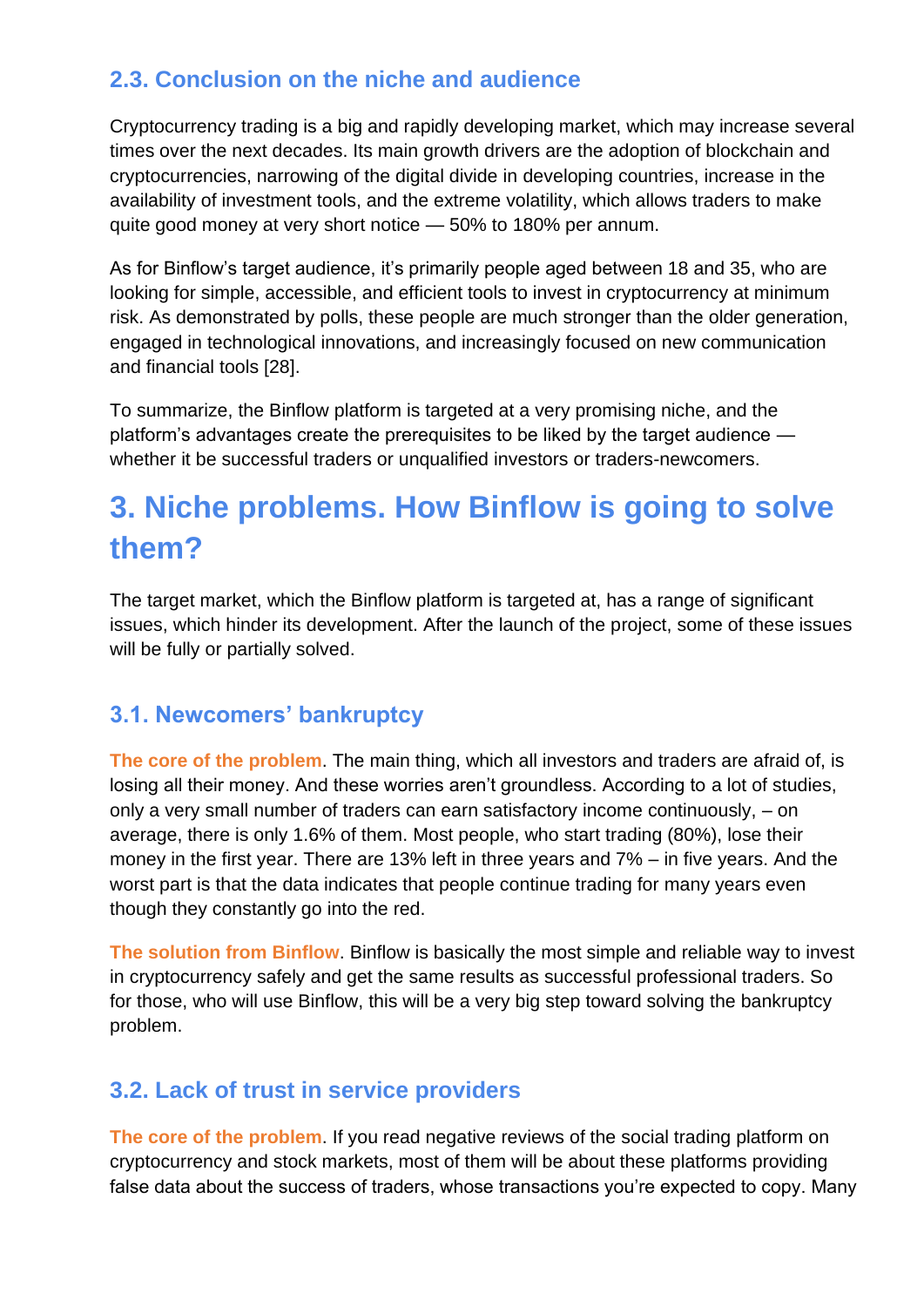platforms simply fake good statistics to attract investors and make money on subscriptions and fees.

**The solution from Binflow**. The Binflow platform takes data about the masters' trading results directly from the Binance exchange via an open-source smart contract. More specifically, the information is pulled from a public transaction registry of the Binance blockchain, the data in which cannot be changed or deleted.

## **3.4. Reliability and security**

**The core of the problem**. According to the analysis of ESG & ISSA, the loss of the world economy related to cybercrime will exceed USD 6 trillion in 2021 [29]. Notably, there are particularly many hacks and thefts on the cryptocurrency and DeFi market, where hackers use errors in the code of crypto exchanges, wallets, and smart contracts to steal users' money with impunity. That's unpunished because this market is still poorly regulated, the KYC and AML procedures aren't welcome there, and transactions cannot be canceled in most cryptocurrency networks.

**The solution from Binflow**. Binflow is a non-custodial platform, which doesn't have access to its users' private keys and money. All operations related to copying transactions (i.e. users' money) are performed by an open-source smart contract, which will pass an inspection by independent auditors. Of course, each user will be able to check the code of the smart contract or entrust it to the auditors he trusts.

## **4. Binflow ecosystem tokenomics**

The basis of Binflow's economy is the SDR token, which will be used to pay for subscriptions to masters' signals and copying of their trade transactions. In total, 100 000 000 coins will be minted, which will be distributed as follows.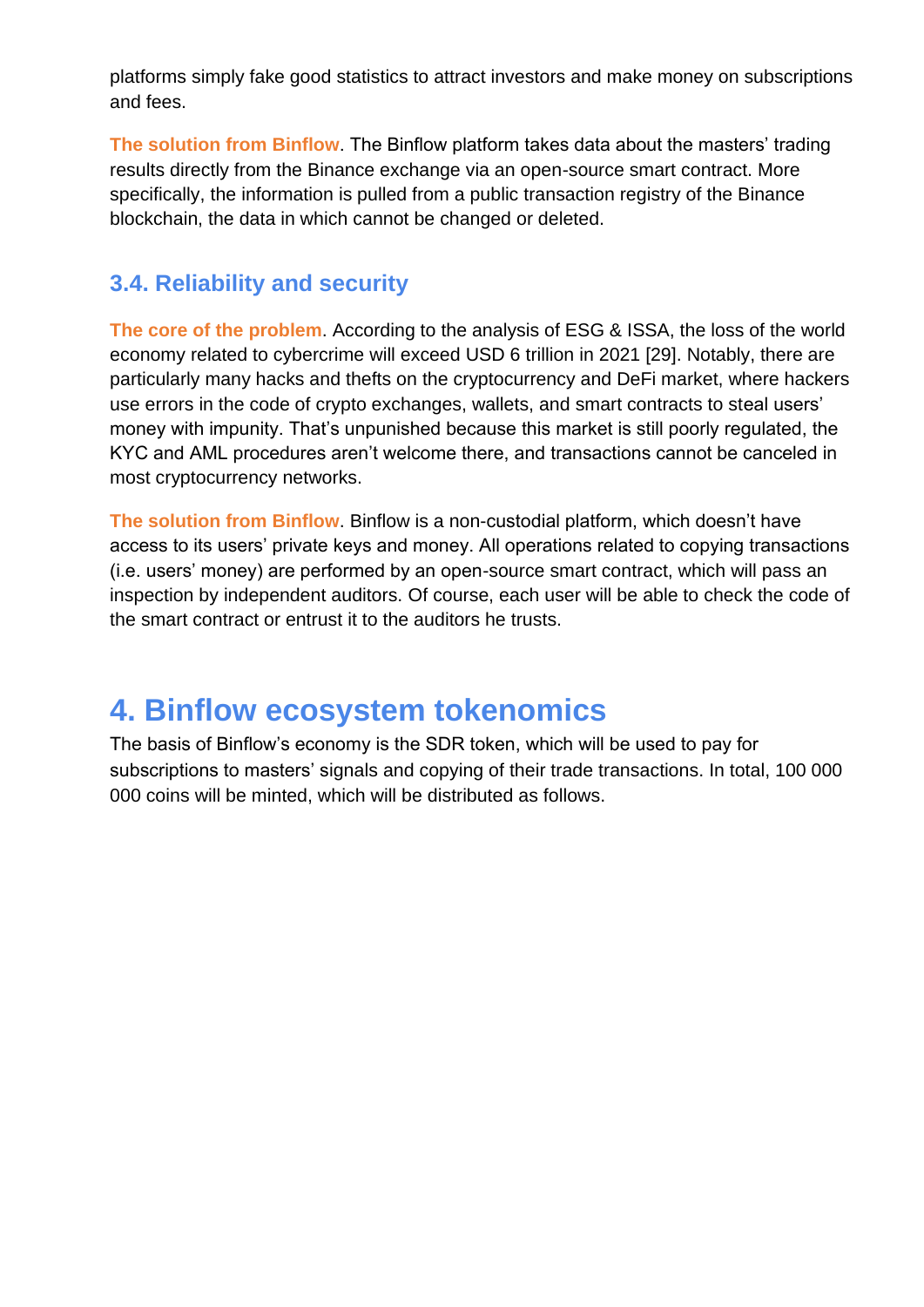

\**Absolutely all tokens, which will be reserved for developers, platform, marketing, etc. besides ICO and liquidity, will be blocked for 10 months with monthly unblocking of 10%.*

At the same time, the platform will charge a general fee for exchanging SDR for other coins or fiat. The general fee amount is 13%. This money will go to holders (staking), marketing, liquidity, and token purchase.

Î.

ï

| 4% | <b>Platform</b>  | In any operation, 4% of tokens will accumulate in the wallet for the<br>platform. This money will go to the platform update. In addition, the<br>token purchase at higher costs will take place once a month to increase<br>demand for the SDR tokens.<br>For instance, at the time of the purchase, the market price for tokens is<br>0.0005 BNB for a token. There must be a certain number of tokens left<br>in the wallet for the purchase and the liquidity should be provided from<br>this wallet (for example, 0.5 BNB). If all conditions are fulfilled, the<br>owner can sell the rest of the tokens at a price, which is 20-40% higher<br>than the market price (0.0006-0.0007 BNB for a token). |
|----|------------------|------------------------------------------------------------------------------------------------------------------------------------------------------------------------------------------------------------------------------------------------------------------------------------------------------------------------------------------------------------------------------------------------------------------------------------------------------------------------------------------------------------------------------------------------------------------------------------------------------------------------------------------------------------------------------------------------------------|
| 3% | <b>Marketing</b> | This part of the fee will accumulate in the wallet for marketing,<br>advertising, and everything related to the promotion of Binflow.                                                                                                                                                                                                                                                                                                                                                                                                                                                                                                                                                                      |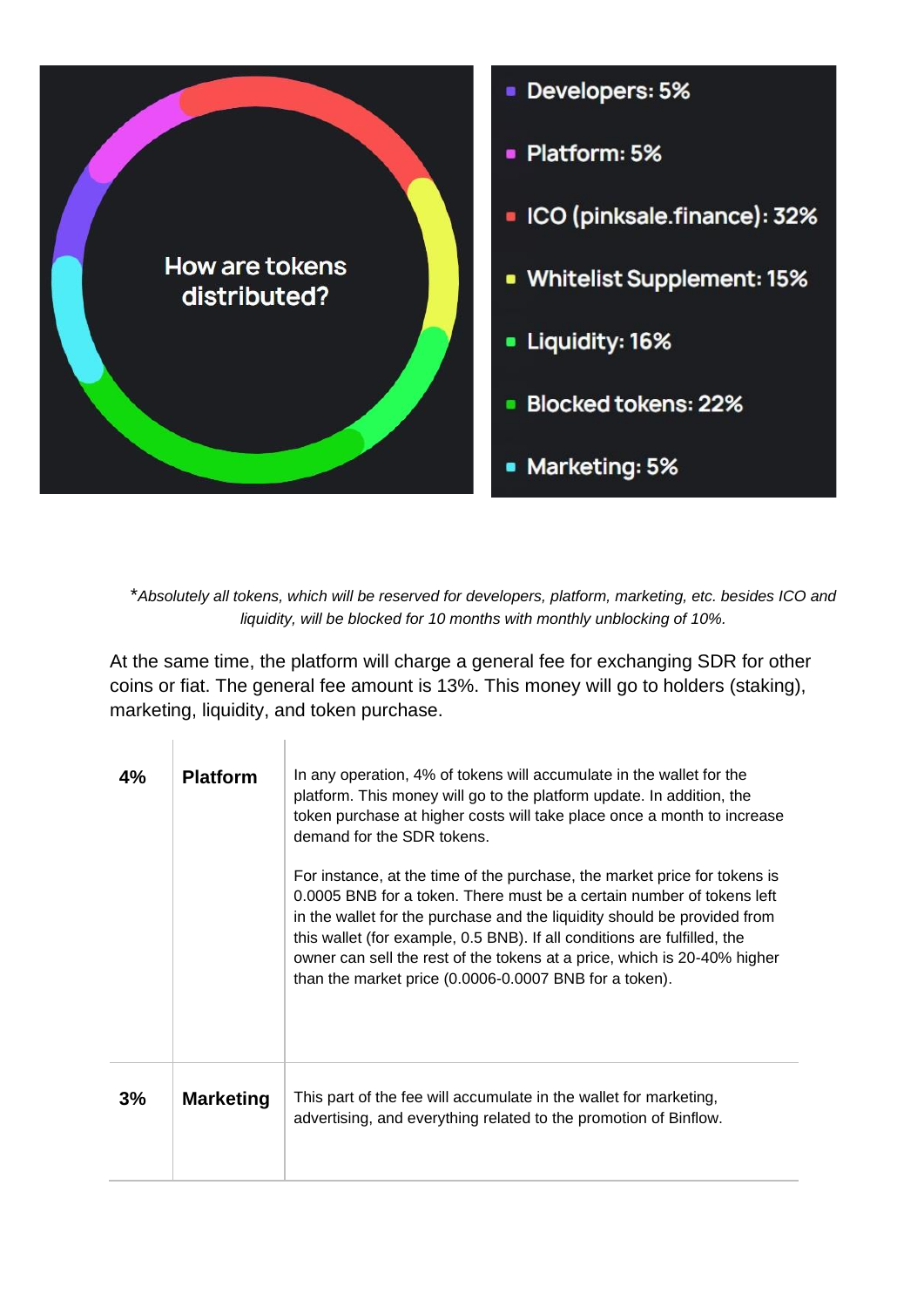| 2% | <b>Staking</b> | Also, 2% of tokens will be sent to all SDR holders (i.e. it will be<br>beneficial to keep tokens in your wallet because their number will<br>increase over time). |
|----|----------------|-------------------------------------------------------------------------------------------------------------------------------------------------------------------|
| 4% | Liquidity      | The other 4% will go to liquidity.                                                                                                                                |

# **5. Initial coin offering**

 $\mathbb{R}$ 

During the initial coin offering of Binflow, in total, 3 200 0000 (three million two hundred thousand) tokens will be sold. The token sale will take place on PinkSale. 1 000 users, who got on a Whitelist, will be able to participate in it. Requirements to get in it: subscription to Telegram, Twitter, and Facebook (English and Russian); like and repost of posts. You'll be getting points for each action, — the more points you have, the greater the chance of getting on the Whitelist is.

IDO Binflow timeline:

 $\mathbb{L}$ 

- − Opening of a pool: 12:00 UTC, January 8, 2022.
- − Snapshot time: 12:00 UTC, January 22, 2022.
- − Announcement of winners: January 22, 2022.
- − The start of the sale: January 23, 2022.

You can apply to get on the Whitelist **through this link**.

# **6. Project team**

Information on the Binflow team can be found on the project website: http://www.binflow.finance/en/

# **7. Disclaimer**

This White Paper is intended solely for information purposes. It describes future philosophical, economic, marketing, and technical aspects of the work of the Binflow platform and it should not be considered as a statement about current or future intentions or as an investment proposal. Except as otherwise expressly stated, all features and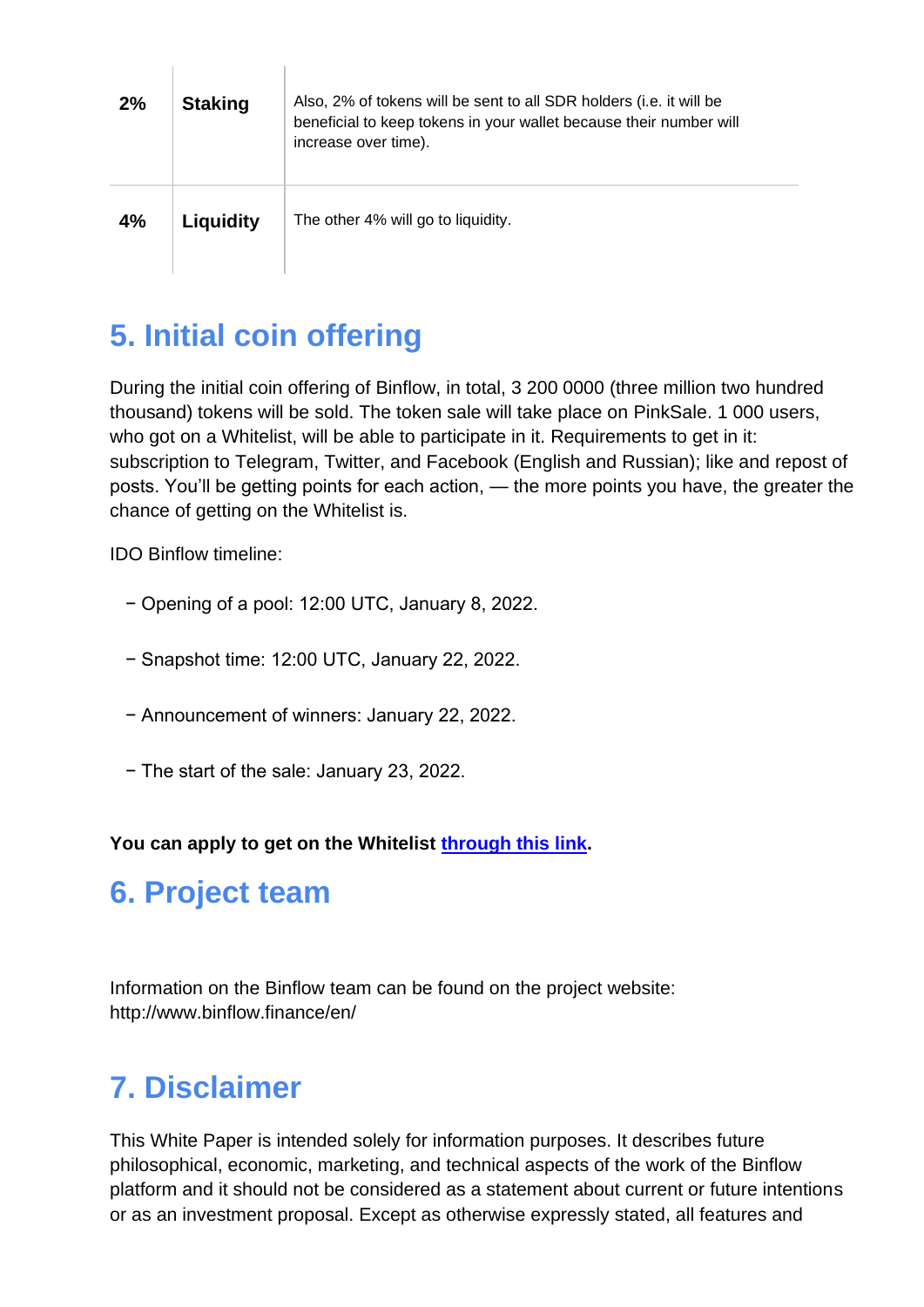services described in this document are being developed and aren't currently being tested or in use.

Our company does not make any warranties of the successful development of the Binflow platform for social trading and the implementation of the described features and concepts or achievement of any technical and financial business goals and rejects all obligations implied by the law or otherwise, to the extent permitted under the law.

If you have any doubts about the understanding of what's written in this document and/or actions you have to take, consult your investment, legal, financial, tax, technical, or other advisors.

# **8. References**

1. Yaniv Altshuler. ["Social networks influence the decisions of financial traders"](http://socialphysics.media.mit.edu/blog/2015/8/4/social-networks-influence-the-decisions-of-financial-traders). MIT Media Lab. Published 2018.

2. Wei Pan, [Yaniv Altshuler,](https://en.wikipedia.org/wiki/Yaniv_Altshuler) Alex (Sandy) Pentland. ["V. Conclusion"](http://alumni.media.mit.edu/~panwei/pub/socialcom12.pdf) (PDF). Decoding Social Influence and the Wisdom of the Crowd in Financial Trading. Published 2015.

3. Official website of the Binance cryptocurrency exchange. The section about the results of successful traders' trading activity. The section abou[t](http://www.binance.com/en/defi-staking) [the staking income.](http://www.binance.com/en/defi-staking)

4. The World Bank's official website. The section abou[t](https://data.worldbank.org/indicator/FR.INR.LNDP?locations=XT) [the income from deposits by](https://data.worldbank.org/indicator/FR.INR.LNDP?locations=XT)  [countries.](https://data.worldbank.org/indicator/FR.INR.LNDP?locations=XT)

5. [«Attention-Induced Trading and Returns: Evidence from Robinhood.»](https://papers.ssrn.com/sol3/papers.cfm?abstract_id=3715077) with X. Huang, T. Odean, and C. Schwarz, forthcoming, Journal of Finance. Published 2021.

6. [«The 2021 Geography of Cryptocurrency Report»](https://bitcoinke.io/wp-content/uploads/2021/10/Geography-of-Cryptocurrency-2021.pdf). Published 2021.

7. Total [Cryptocurrency Market Cap](https://coinmarketcap.com/charts/) на CoinMarketCap.

8. [Cryptocurrency Market Size, Share & COVID-19 Impact Analysis,](https://www.fortunebusinessinsights.com/industry-reports/cryptocurrency-market-100149) By Component (Hardware, Software), By Type (Bitcoin, Ether, Litecoin, Ripple, Ether Classic, and Others), By End-Use (Trading, E-commerce and Retail, Peer-to-Peer Payment, and Remittance), and Regional Forecast, 2021-2028. Published 2021.

9. [«Current and Upcoming Trends in CryptoCurrency Market Cap to Hit \\$5,190.62 Million](https://www.globenewswire.com/news-release/2021/02/23/2180372/0/en/Current-and-Upcoming-Trends-in-CryptoCurrency-Market-Cap-to-Hit-5-190-62-Million-by-2026-Soars-at-30-CAGR-Facts-Factors.html)  by 2026, Soars at [30% CAGR: Facts & Factors»](https://www.globenewswire.com/news-release/2021/02/23/2180372/0/en/Current-and-Upcoming-Trends-in-CryptoCurrency-Market-Cap-to-Hit-5-190-62-Million-by-2026-Soars-at-30-CAGR-Facts-Factors.html). Published 2021.

10. [JPMorgan Says Bitcoin Could Surge to \\$146,000 in Long Term.](https://www.bloomberg.com/news/articles/2021-01-05/jpmorgan-sees-146-000-plus-bitcoin-price-as-long-term-target?sref=Y0jVLcFo) Bloomberg. Published 2021.

11. [Motley Fool adding Bitcoin to its '10X portfolio' —](https://cointelegraph.com/news/motley-fool-adding-5m-in-bitcoin-to-its-10x-portfolio-has-a-500k-price-target) Has a \$500K price target. Cointelegraph. Published 2021.

12. [Cryptocurrency Market Size By Component \(Hardware \[Graphical Processing Unit,](https://www.gminsights.com/industry-analysis/cryptocurrency-market)  [Field Programmable Gate Array, Application-Specific Integrated Circuit\], Software \[Mining](https://www.gminsights.com/industry-analysis/cryptocurrency-market)  Software, Trading Software]), By Type (Bitcoin, Binance Coin, Ethereum, XRP, Tether, [Cardono\), By End-use \(E-commerce & Retail, Trading, Peer-to-Peer Payment,](https://www.gminsights.com/industry-analysis/cryptocurrency-market)